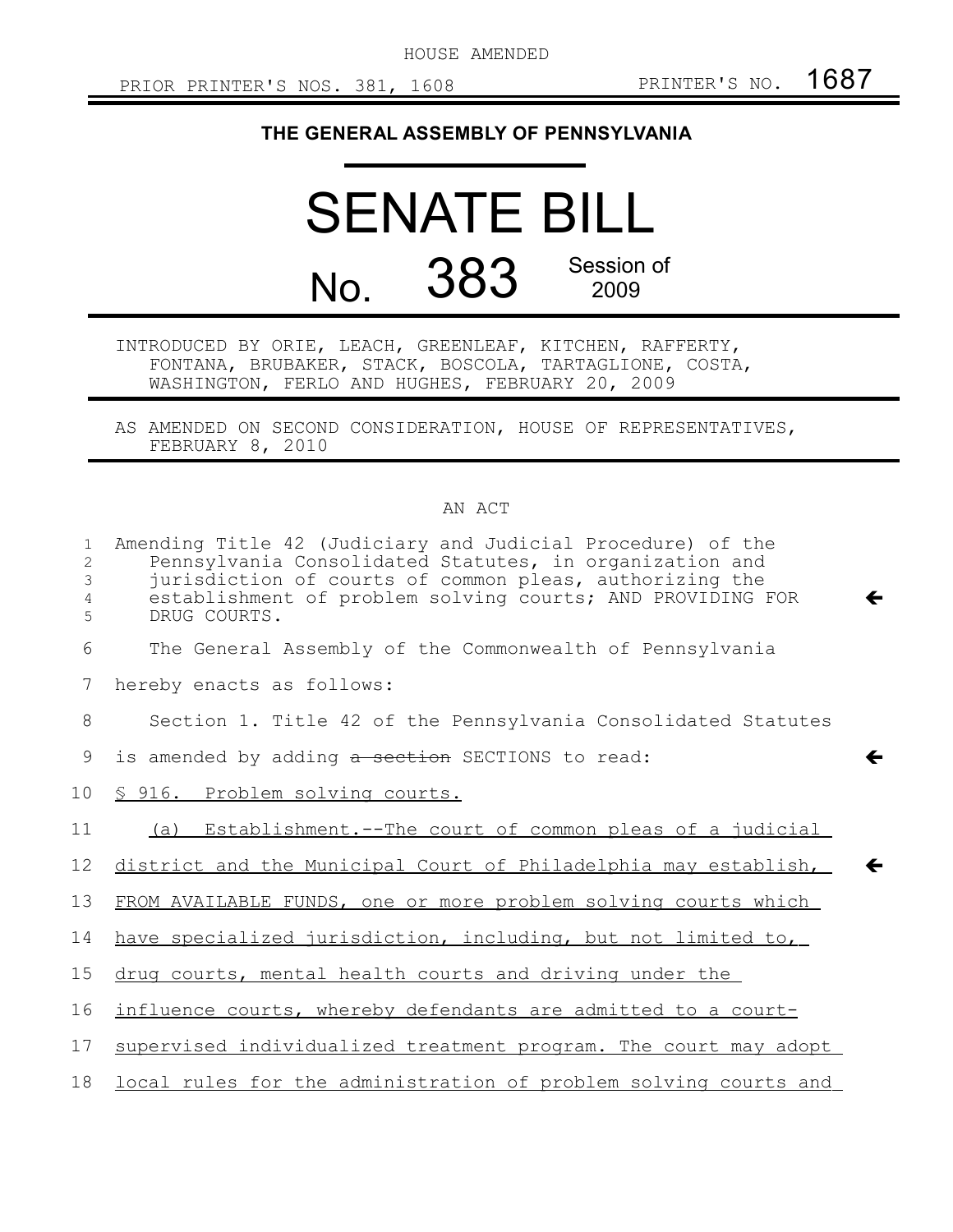| $\mathbf 1$ | their related treatment services. The local rules may not be                        |
|-------------|-------------------------------------------------------------------------------------|
| 2           | inconsistent with this section or any rules established by the                      |
| 3           | Supreme Court.                                                                      |
| 4           | $\leftarrow$<br><u>Statewide problem solving courts coordinator.--The TO</u><br>(b) |
| 5           | THE EXTENT THAT FUNDS ARE AVAILABLE, THE Supreme Court may                          |
| 6           | appoint a Statewide problem solving courts coordinator. The                         |
| 7           | coordinator may:                                                                    |
| $8\,$       | Encourage and assist in the establishment of problem<br>(1)                         |
| $\mathsf 9$ | solving courts in each judicial district.                                           |
| 10          | (2)<br>Identify sources of funding for problem solving                              |
| 11          | courts and their related treatment services, including the                          |
| 12          | availability of grants.                                                             |
| 13          | Provide coordination and technical assistance for<br>(3)                            |
| 14          | grant applications.                                                                 |
| 15          | Develop model quidelines for the administration of<br>(4)                           |
| 16          | problem solving courts and their related treatment services.                        |
| 17          | Establish procedures for monitoring problem-solving<br>(5)                          |
| 18          | courts and their related treatment services and for                                 |
| 19          | evaluating the effectiveness of problem solving courts and                          |
| 20          | their related treatment services.                                                   |
| 21          | Advisory committee.--The Supreme Court may establish,<br>$\leftarrow$<br>(C)        |
| 22          | FROM AVAILABLE FUNDS, an interdisciplinary and interbranch                          |
| 23          | advisory committee to advise and assist the Statewide problem                       |
| 24          | solving courts coordinator in monitoring and administrating                         |
| 25          | problem solving courts Statewide.                                                   |
| 26          | ←<br>§ 917. DRUG COURTS.                                                            |
| 27          | ESTABLISHMENT. -- THE COURT OF COMMON PLEAS OF A JUDICIAL<br>(A)                    |
| 28          | DISTRICT AND THE MUNICIPAL COURT OF PHILADELPHIA MAY ESTABLISH A                    |
| 29          | DRUG COURT AS A SPECIAL CRIMINAL DOCKET WHEREBY DEFENDANTS ARE                      |
| 30          | ADMITTED TO A COURT-SUPERVISED INDIVIDUALIZED DRUG TREATMENT                        |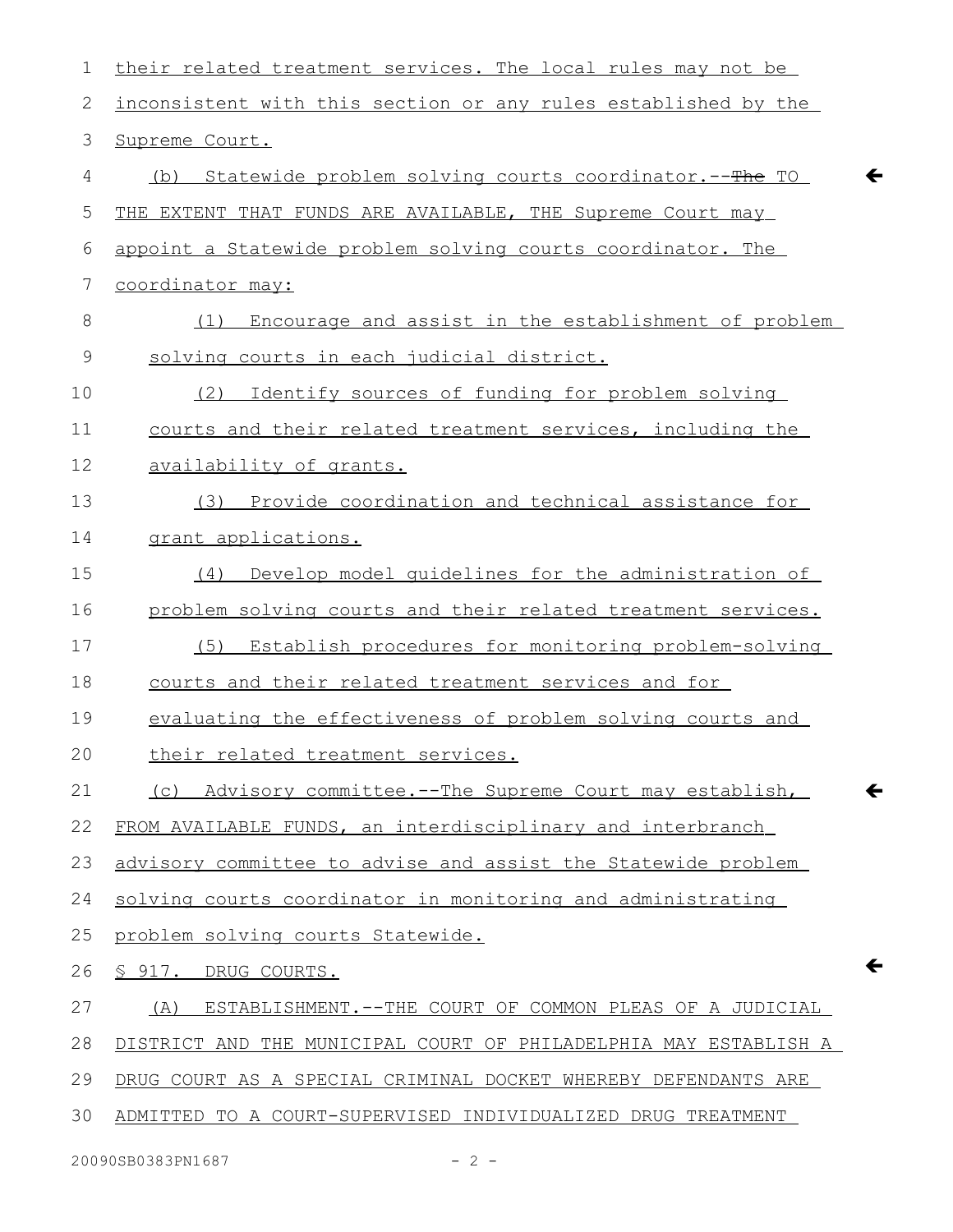| 1  | PROGRAM. THE COURT MAY ADOPT LOCAL RULES FOR THE ADMINISTRATION  |
|----|------------------------------------------------------------------|
| 2  | OF THE DRUG COURT AND ITS RELATED TREATMENT SERVICES. THE LOCAL  |
| 3  | RULES MAY NOT BE INCONSISTENT WITH THIS SECTION OR ANY RULES     |
| 4  | ESTABLISHED BY THE SUPREME COURT.                                |
| 5  | STATEWIDE DRUG COURT COORDINATOR.--THE SUPREME COURT MAY<br>(B)  |
| 6  | APPOINT A STATEWIDE DRUG COURT COORDINATOR. THE STATEWIDE DRUG   |
| 7  | COURT COORDINATOR MAY:                                           |
| 8  | (1)<br>ENCOURAGE AND ASSIST IN THE ESTABLISHMENT OF A DRUG       |
| 9  | COURT<br>IN EACH JUDICIAL DISTRICT.                              |
| 10 | (2)<br>IDENTIFY SOURCES OF FUNDING FOR DRUG COURTS AND           |
| 11 | THEIR RELATED TREATMENT SERVICES, INCLUDING THE AVAILABILITY     |
| 12 | OF GRANTS.                                                       |
| 13 | PROVIDE COORDINATION AND TECHNICAL ASSISTANCE FOR<br>(3)         |
| 14 | GRANT APPLICATIONS.                                              |
| 15 | DEVELOP MODEL GUIDELINES FOR THE ADMINISTRATION OF<br>(4)        |
| 16 | DRUG COURTS AND<br>THEIR RELATED TREATMENT SERVICES.             |
| 17 | (5)<br>ESTABLISH PROCEDURES FOR MONITORING DRUG COURTS AND       |
| 18 | THEIR RELATED<br>TREATMENT SERVICES AND FOR EVALUATING THE       |
| 19 | EFFECTIVENESS OF DRUG COURTS AND THEIR RELATED TREATMENT         |
| 20 | SERVICES.                                                        |
| 21 | ADVISORY COMMITTEE.--THE SUPREME COURT MAY ESTABLISH AN<br>(C)   |
| 22 | INTERDISCIPLINARY AND INTERBRANCH ADVISORY COMMITTEE TO ADVISE   |
| 23 | AND ASSIST THE STATEWIDE DRUG COURT COORDINATOR IN MONITORING    |
| 24 | AND ADMINISTRATING DRUG COURTS STATEWIDE.                        |
| 25 | IMPOSITION OF SURCHARGE.--A DEFENDANT CONVICTED OF A<br>(D)      |
| 26 | DRUG-RELATED OR ALCOHOL-RELATED OFFENSE IN A JUDICIAL DISTRICT   |
| 27 | IN WHICH THE COURT HAS ESTABLISHED A DRUG COURT MAY BE ORDERED   |
| 28 | BY THE COURT TO PAY A SURCHARGE OF \$25 WHICH SHALL BE COLLECTED |
| 29 | IN THE SAME MANNER AS OTHER COURT COSTS. IN ADDITION TO ANY      |
| 30 | GRANTS OR OTHER MONEY THAT MAY BECOME AVAILABLE THROUGH PUBLIC   |